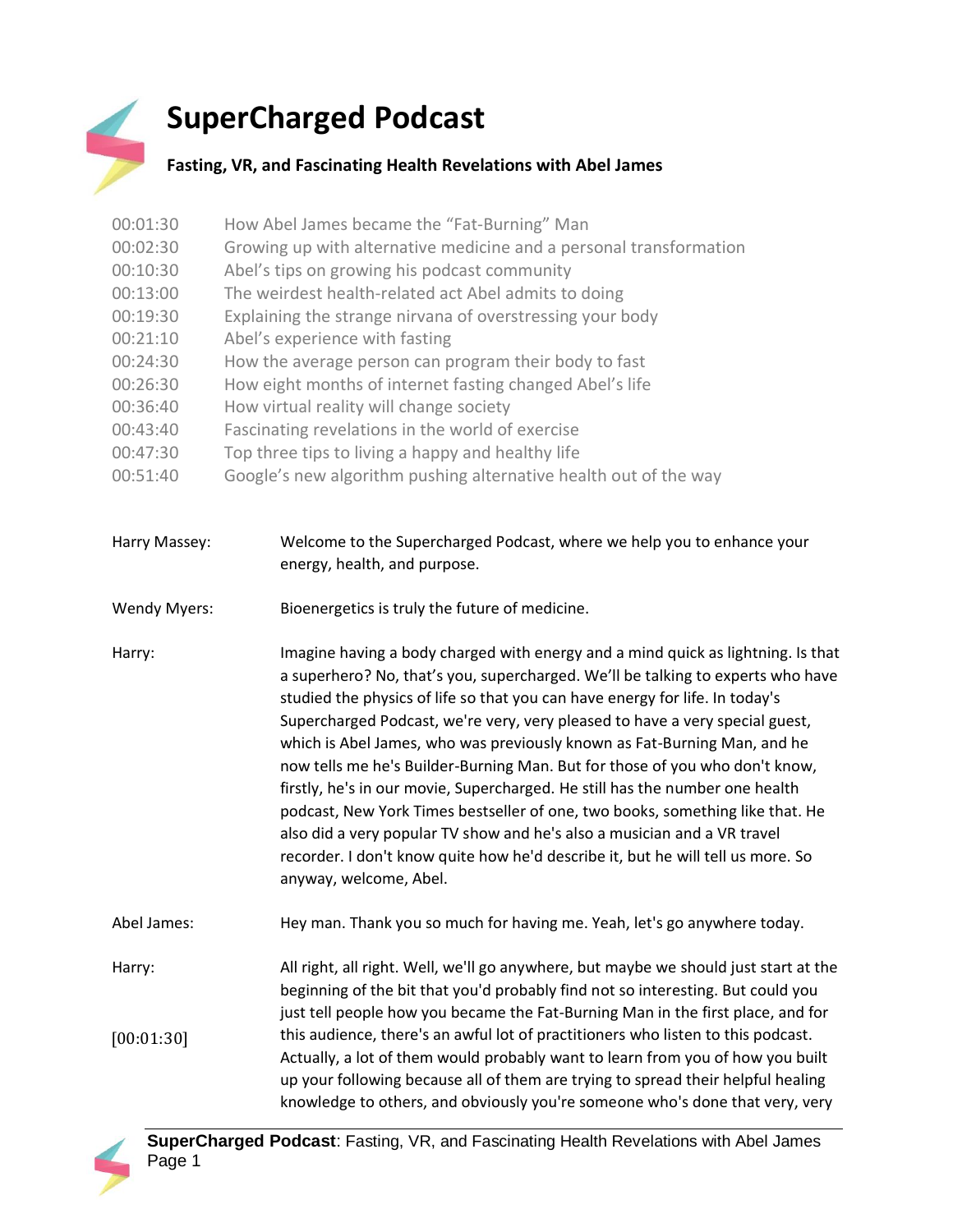successfully, so perhaps we could just start with I guess your initial purpose and passion.

Abel: Yeah, absolutely. So I kind of came from, in a lot of ways, the world of alternative health. On my father's side, they all came from a farmer's family, and my grandfather was actually an organic farmer way back in the '50s and '60s before it was trendy or really a thing. They were primarily dairy farmers on that side. Still today, my brother is an organic farmer up in New York. And then on my mom's side, she's a nurse practitioner and also an herbalist. So, when I was really young, just an infant, just an infant, I got extremely ill, and my temperature would just not go down, and so during the course of that, I became allergic to almost all of the mainstream antibiotics. To this day, there's just about one that's safe to take, and so whether I liked it or not, I was kind of raised in the world of alternative health. While my mom was going to school and writing her books about becoming an herbalist and holistic medicine and all of that, whenever I got sick, which was pretty often, I would get rubbed down with weird balms and have to smell these tinctures and mom would run out to the woods and grab something to help heal me. Also was really into therapeutic touch and a lot of stuff that was not in the mainstream. So then when I was a teenager, I naturally wanted to rebel against that and was very much type A, trying to learn as much as I could and went to an ivy league school, got big loans, and then to pay them off took a job in Washington DC and for the first time in my life had really good health insurance in traditional western medicine, right? And so I went to the best doctor I could, and within just a few months, I was signed up to have a major surgery on my right hand. Also, my health was starting to really fall apart and I was in my early 20s. I was gaining weight. I had thyroid problems, kidney stones, was getting ill all the time, but mostly I just felt off. I was hungry all the time, kind of mentally cloudy. I didn't feel like myself. That was basically because for a few years there, I had been following, instead of what I was raised in, what I had read in running magazines and what I had been told from the great doctors in western medicine about what not to eat and what to eat instead. By doing all of those things so hard, by going so low calorie, low fat, zero cholesterol, high grains, yada yada yada, but still low sugar, I was always a health nut, I was the sickest I'd ever been in my life. So, at rock bottom, I kind of decided to do the opposite of that and try some experimental ways of eating that I had learned about and my older brother had experimented in for a while, and really got into a whole food kind of plant-based, no manufactured food way of eating. It's not necessarily keto or paleo or anything like that. This is years before the internet made those terms household names. So, there was a lot of confusion back then, not as much saturation of all this information and misinformation that we have now. [00:02:30]

Harry: Lot of confusion now, too.

Abel: Oh, it's crazy now. But in any case, I was able to go from really feeling off and overweight and sick to just a few months later by changing my diet and not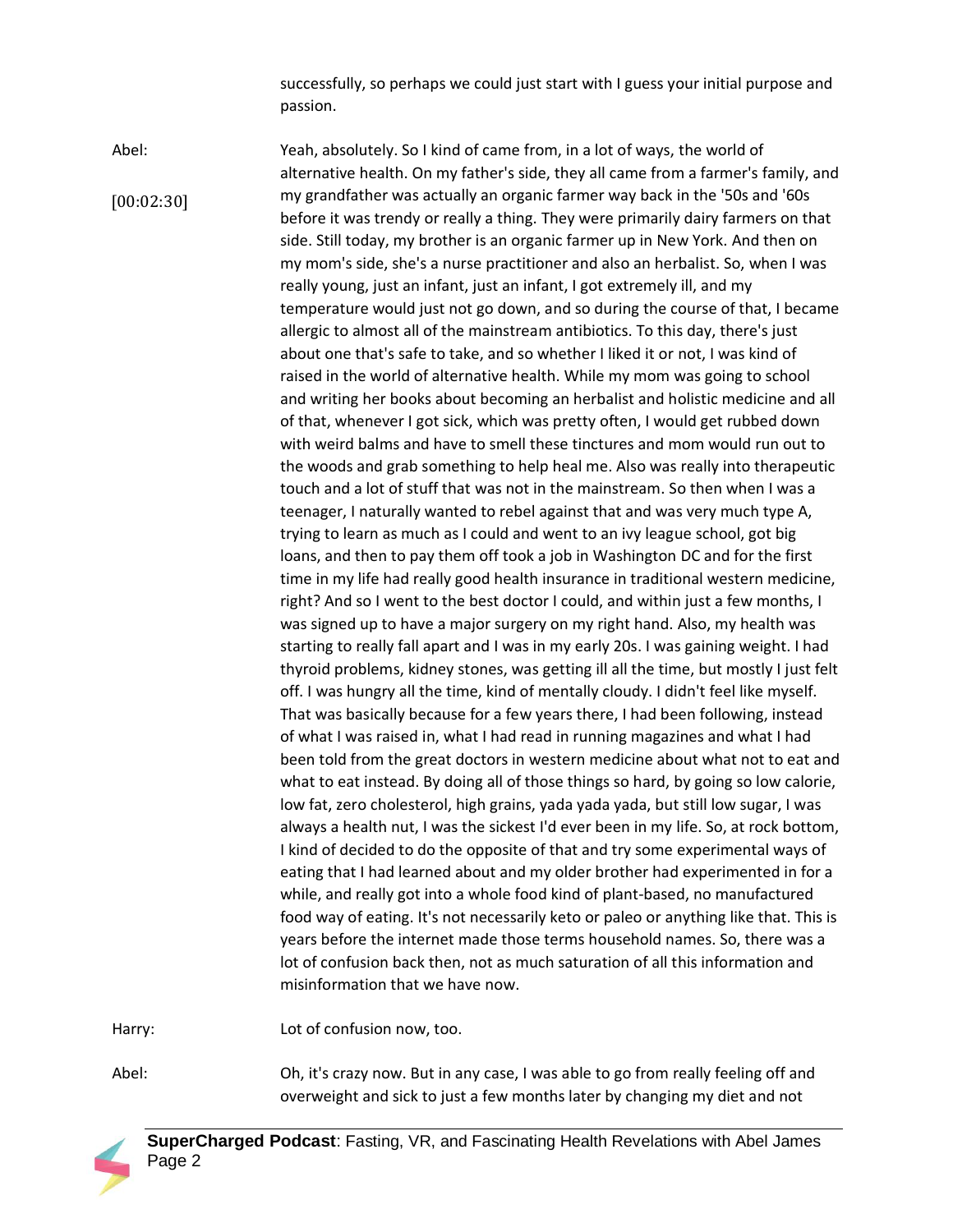much else, I lost almost all the weight, and I didn't measure it at the time, but it was probably around 10% or maybe even lower body fat. My muscles started to pop and I had abs that I could see and I'm just like, "Wow, how did that happen doing the opposite things that my doctors had told me to do?" I was really mad. Being that mad, and also being somewhat of a musician who had been used to working with microphones and the internet, I decided to start up ... I was blogging at first for a few years, and then eventually I started up the podcast, called it Fat-Burning Man for a number of reasons. Really, I wanted other people to have a place to learn about some of the things that I had learned, not just growing up kind of with my folks being in alternative health and farming and real food and farm-to-table and that sort of thing, but also there needed to be a space for other people who were true experts in the field, which I'm not, I'm much more of a generalist, I wanted to have a place to have for example, Dr. Perlmutter on the show or Harvard-educated MDs on the show to talk about very specific things in gut health, et cetera. So, after doing that for a while, at this point we have over 250 shows. Each one is more than an hour generally speaking, and I think to answer your question about how was I able to ramp it up and that sort of thing so quickly, well, for the first, I don't know how many years, I didn't monetize it at all. I didn't have any sponsorships, advertisements or anything like that.

Harry: You weren't thinking of it to be a business at all. It was just something that you were interested to do.

Abel: It definitely started off as a major passion project. Now, the goal in a lot of ways was to be able to work in an area that I was passionate in. There was a moment where I still had a job working remotely, doing consulting, and I was doing the podcast and also answering emails and doing just a little bit of coaching with people to help them through trying to get back to their high school weight and get athletics back. At the time, I was running marathons, so I was really acting more as a running coach, and nutrition was just kind of a piece of that, a major piece though that you've got to nail. And so, after doing that for a while, I'm not a personal trainer, I didn't go to school for physiology or anything like that, but I did go to school and learn about brain science and neuroscience was a major focus for me back in the day. So, there are a lot of things that start to, when you're a generalist anyway, or a more artsy fartsy type, you start to see the similarities between doing all these different things. So, for me, I really tried to focus on making the show a good one that was, if you're listening, you're getting high value information, and it's also like a pleasant experience. It's not boring. We're not like wasting people's time, and so that's a big thing to focus on, now that everyone is really in charge of their own personal branding. Even if you're just a doctor with your own small practice someplace or if you're a dentist or anyone in between, like if you have an Instagram account, a Facebook account or what have you, everyone kind of has their own little small podcast type thing, yeah, small platform they're trying to grow. So, it's really important I think to be nice to yourself at the beginning. Let yourself be bad. Give yourself plenty of

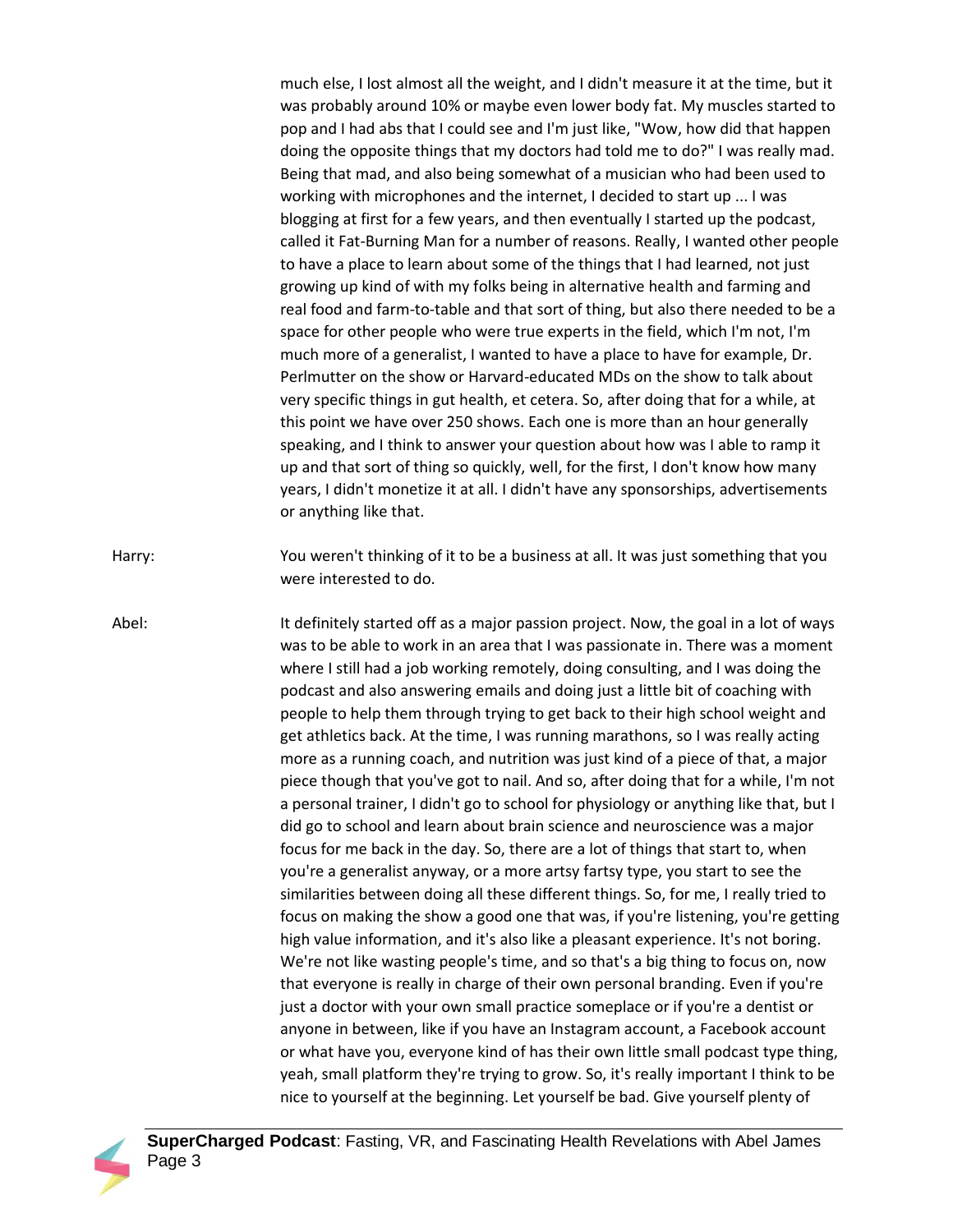practice and permission to not be good publicly, and then over the course of time, it'll grow. You'll build a community of people who are hopefully somewhat like-minded. Having done it for many years now is probably the most rewarding thing.

Harry: What's your sort of tip to how you ... You said how you make it a really enjoyable listening experience, but is there anything you particularly do of how you ask questions or that type of thing? [00:10:30]

Abel: Yes. It's always improvised. I do have a few notes of things I might want to touch on, but it's a conversation first, right? I'm here with you. Even though we're virtual and remote, it's like I have been in so many situations where I'm being interviewed and the person is just . . . and this is on some of the major news outlets, too. People are just reading questions, not listening to your answer at all, not kind of going in the direction of what comes up, because what you really don't want and what happens all the time on almost every show, especially in the mainstream, is you have all these big-time authors come on saying the exact same thing on 50 or 100 or 150 shows and they just become these talking heads of bullet points. So, if there's any hint of that happening, then try to snap them out of it. I think another big piece that's not right for everyone, but I think has really served our show and hopefully our community, is doing your best to make it family friendly. Yeah, you can kind of go into the locker room talk and drop a bunch of F bombs if you want to, but that's really a different type of show, and if you want something that's-

- Harry: It's not quite a health show.
- Abel: Yeah, it's not as much of a health show, and so I think it's important to honor the niche that you're in to some degree. It's like, I'm not necessarily a health person. I'm not a health expert. I'm not a guru or anything like that. Health is a big part of what we do, but I think it's important to be holistic with the way you think about all of that, too, right? You're not a podcaster. You're not a show host. That's like a small piece of what you do. You're a person, and I think we all kind of need to bring all of that back, because it's as cluttered and confusing as ever.
- Harry: Yeah, it's just as simple as having a conversation.
- Abel: I hope so, a good, deep, sometimes weird conversation where it's a little bit fearless, right? Because you're both on the spot. It's not going away, so you might as well do your best, and that's one of the things I like about it, because you're both kind of on the hook, right?

Harry: In the spirit of weirdness, what's probably the weirdest thing you've done in terms of medicine? Unless you want to tell us the weirdest thing you've ever,  $[00:13:00]$  ever done.

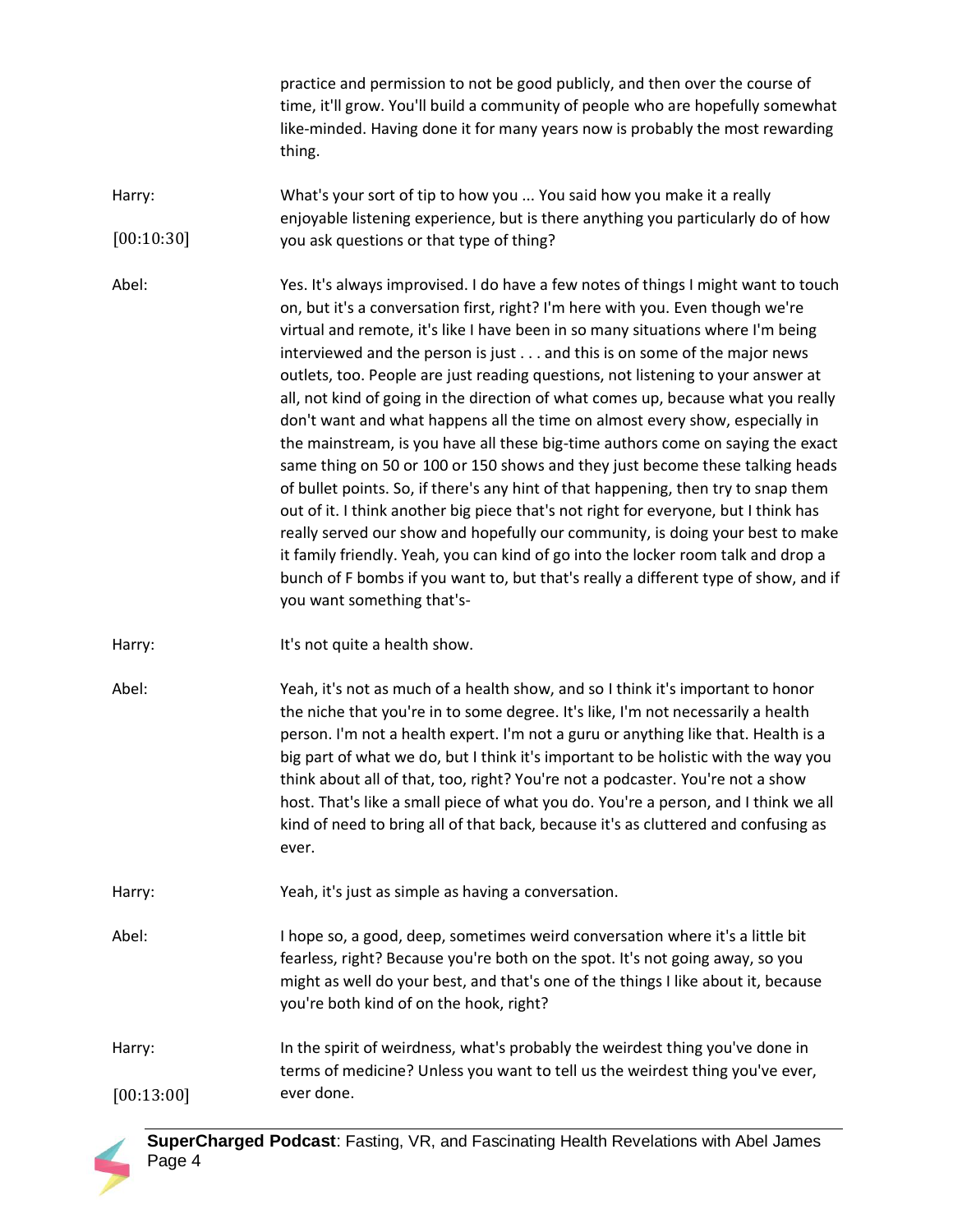| Abel:  | How about the weirdest thing I'm doing right now, which also isn't that weird.                                                                                                                                                                                                                                                                                                                                                                                                                                                                                                                                                                                                                                                                                                                                                                                                                                                                                                                                                                                                                                                                                                                                                                                                                                                                                                                                                                                                                                                                                                                                                                                                                                                                                                                                                                                                                                                                                                                                                                                                                                                                                 |
|--------|----------------------------------------------------------------------------------------------------------------------------------------------------------------------------------------------------------------------------------------------------------------------------------------------------------------------------------------------------------------------------------------------------------------------------------------------------------------------------------------------------------------------------------------------------------------------------------------------------------------------------------------------------------------------------------------------------------------------------------------------------------------------------------------------------------------------------------------------------------------------------------------------------------------------------------------------------------------------------------------------------------------------------------------------------------------------------------------------------------------------------------------------------------------------------------------------------------------------------------------------------------------------------------------------------------------------------------------------------------------------------------------------------------------------------------------------------------------------------------------------------------------------------------------------------------------------------------------------------------------------------------------------------------------------------------------------------------------------------------------------------------------------------------------------------------------------------------------------------------------------------------------------------------------------------------------------------------------------------------------------------------------------------------------------------------------------------------------------------------------------------------------------------------------|
|        | So, Alison, my wife and I, we met in Austin, Texas and had been living there for<br>almost 10 years on and off. We about a year ago moved up to the mountains of<br>Colorado, so we're living in elevation, where it's really dry. We're at like I think<br>today it's like 10% humidity. So I'm up here in my humidified studio with all my<br>guitars. So, we're getting acclimated to living with less oxygen, which really took<br>some time. To get to the level of strength training where I was at sea level up<br>here, it took many months. I'm there pretty much with the strength stuff but<br>when it comes to sprinting and running, you'll literally pass out because there's<br>not enough oxygen. I felt that before doing sprints and really testing myself<br>down at sea level, but up here, not just at 8000 but we go up in the mountains<br>sometimes too, which go up like 14000, man, does that humble you, right? So<br>there's that, and also at the same time, it's starting to get cold here. Winter's<br>starting to kick in, and so pretty much every day, in fact, last night I was standing<br>outside with my wife Alison, and the sun was going down. It was probably like<br>30 or 35 degrees or something like that, and I'm just outside in my t-shirt and<br>regular small kind of running pants I guess and no shoes on standing in the ice<br>and the snow, and she's like, "What is happening? What is wrong with you?"<br>Just slowly over the course of time as the seasons have been changing, I'm<br>letting myself use less clothes outside and just try to become more comfortable<br>as if you just jumped into the ocean or the water and it's too cold at first but<br>then your body kind of gets used to it. What I realized is it's a bit like that with<br>the air, as well. I like to do Qigong outside, which is kind of like Tai-Chi or yoga,<br>like a moving meditation, and that warms me up too, kind of gets the blood<br>flowing, and so I've been surprised with how well my body's adapting to that. So<br>those are the two kind of weirder things. I've done much weirder things. I'll have |
|        | to think about that though, the weirdest ever.                                                                                                                                                                                                                                                                                                                                                                                                                                                                                                                                                                                                                                                                                                                                                                                                                                                                                                                                                                                                                                                                                                                                                                                                                                                                                                                                                                                                                                                                                                                                                                                                                                                                                                                                                                                                                                                                                                                                                                                                                                                                                                                 |
| Harry: | I went to Colorado I think it was a couple years ago, and similar thing. I just<br>thought, "Well, I'll go for a long walk and jog in the snow," but I don't know, I<br>think I went half an hour out, and when I was half an hour out in just my tee<br>shirt and shorts, I start to realize my arms and fingers were just so, so, so, so<br>cold, and then you're like, "Oh god, maybe this is a bit risky," and you get back.                                                                                                                                                                                                                                                                                                                                                                                                                                                                                                                                                                                                                                                                                                                                                                                                                                                                                                                                                                                                                                                                                                                                                                                                                                                                                                                                                                                                                                                                                                                                                                                                                                                                                                                               |
| Abel:  | That's funny.                                                                                                                                                                                                                                                                                                                                                                                                                                                                                                                                                                                                                                                                                                                                                                                                                                                                                                                                                                                                                                                                                                                                                                                                                                                                                                                                                                                                                                                                                                                                                                                                                                                                                                                                                                                                                                                                                                                                                                                                                                                                                                                                                  |
| Harry: | But it's good.                                                                                                                                                                                                                                                                                                                                                                                                                                                                                                                                                                                                                                                                                                                                                                                                                                                                                                                                                                                                                                                                                                                                                                                                                                                                                                                                                                                                                                                                                                                                                                                                                                                                                                                                                                                                                                                                                                                                                                                                                                                                                                                                                 |
| Abel:  | Frostbite's a real thing.                                                                                                                                                                                                                                                                                                                                                                                                                                                                                                                                                                                                                                                                                                                                                                                                                                                                                                                                                                                                                                                                                                                                                                                                                                                                                                                                                                                                                                                                                                                                                                                                                                                                                                                                                                                                                                                                                                                                                                                                                                                                                                                                      |
| Harry: | Yeah. I had frostbite before. I used to love ice climbing as a kid.                                                                                                                                                                                                                                                                                                                                                                                                                                                                                                                                                                                                                                                                                                                                                                                                                                                                                                                                                                                                                                                                                                                                                                                                                                                                                                                                                                                                                                                                                                                                                                                                                                                                                                                                                                                                                                                                                                                                                                                                                                                                                            |
| Abel:  | Sure, yeah.                                                                                                                                                                                                                                                                                                                                                                                                                                                                                                                                                                                                                                                                                                                                                                                                                                                                                                                                                                                                                                                                                                                                                                                                                                                                                                                                                                                                                                                                                                                                                                                                                                                                                                                                                                                                                                                                                                                                                                                                                                                                                                                                                    |
| Harry: | Yeah, I was-                                                                                                                                                                                                                                                                                                                                                                                                                                                                                                                                                                                                                                                                                                                                                                                                                                                                                                                                                                                                                                                                                                                                                                                                                                                                                                                                                                                                                                                                                                                                                                                                                                                                                                                                                                                                                                                                                                                                                                                                                                                                                                                                                   |

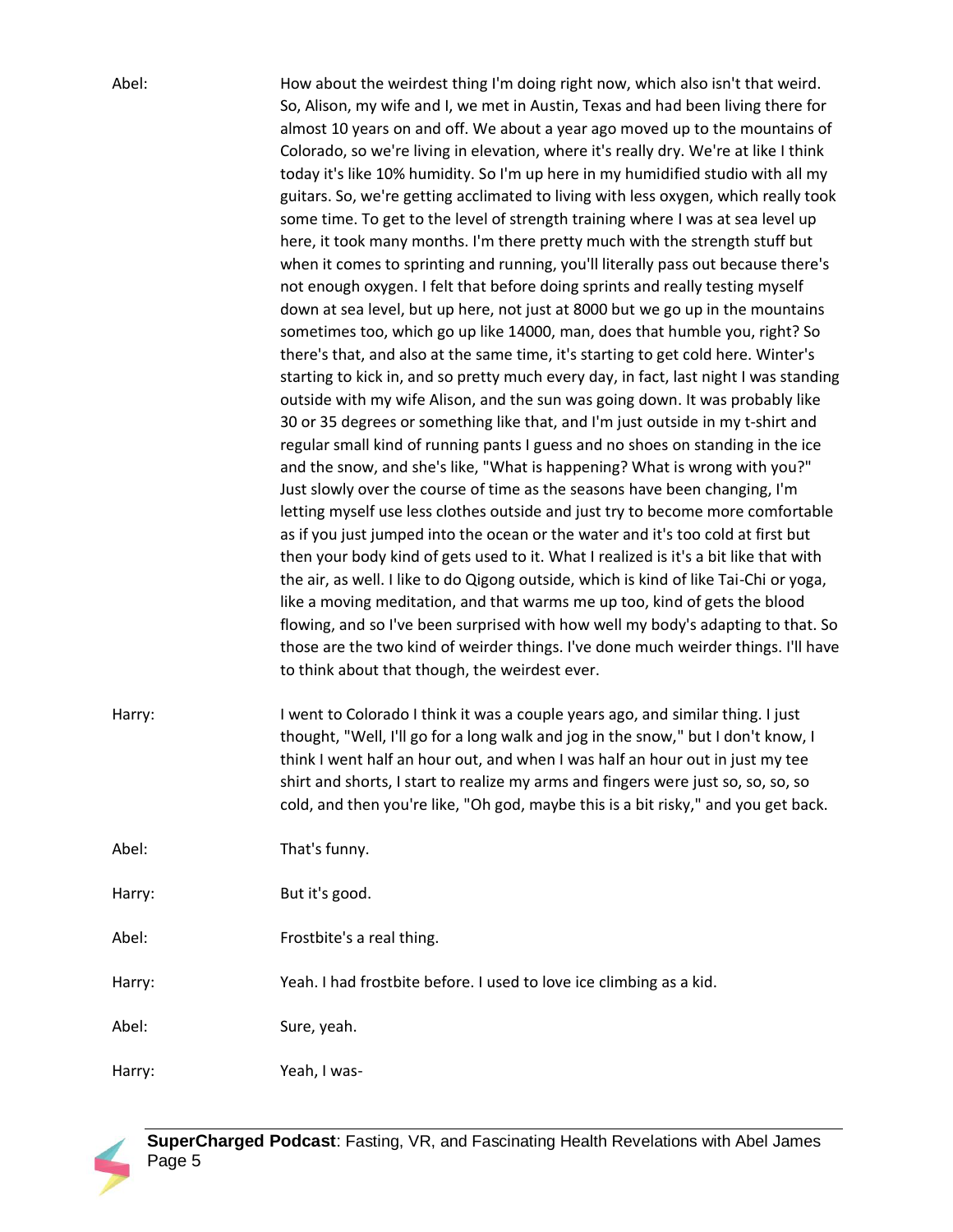| Abel:      | That'll do it.                                                                                                                                                                                                                                                                                                                                                                                                                                                                                                                                                                                                                                                                                                                                                                                                                                                                                                                                                                                                                                                                                                                                                                                                                                                                                                                                                                                                                                                                                                                                                                                                                                                                                                                                                                       |
|------------|--------------------------------------------------------------------------------------------------------------------------------------------------------------------------------------------------------------------------------------------------------------------------------------------------------------------------------------------------------------------------------------------------------------------------------------------------------------------------------------------------------------------------------------------------------------------------------------------------------------------------------------------------------------------------------------------------------------------------------------------------------------------------------------------------------------------------------------------------------------------------------------------------------------------------------------------------------------------------------------------------------------------------------------------------------------------------------------------------------------------------------------------------------------------------------------------------------------------------------------------------------------------------------------------------------------------------------------------------------------------------------------------------------------------------------------------------------------------------------------------------------------------------------------------------------------------------------------------------------------------------------------------------------------------------------------------------------------------------------------------------------------------------------------|
| Harry:     | once stuck overnight on a mountain, and I couldn't feel anything for about<br>four or five months. I mean, I don't know  very delicate frostbite where it just<br>numbed the nerves. I mean, I didn't lose any function.                                                                                                                                                                                                                                                                                                                                                                                                                                                                                                                                                                                                                                                                                                                                                                                                                                                                                                                                                                                                                                                                                                                                                                                                                                                                                                                                                                                                                                                                                                                                                             |
| Abel:      | I've got it mild like that too a few times when I was a kid. It's not pleasant. It's<br>not fun. So yeah, I think that's one good thing to point out to people who are<br>really into upgrading and challenging their body and bio-hacking and that sort of<br>thing, is also practice common sense at the same time. Your body is important.<br>It's gonna be with you for the rest of your life, and frostbite can do major<br>damage and so can other things, and so it's important to always keep your head<br>on straight even when you're doing ridiculous, weird, and challenging things.                                                                                                                                                                                                                                                                                                                                                                                                                                                                                                                                                                                                                                                                                                                                                                                                                                                                                                                                                                                                                                                                                                                                                                                     |
| Harry:     | What would you say for  I mean, I don't know if you coach many sick people,<br>but I know a lot of sick people, and especially when I was sick myself-                                                                                                                                                                                                                                                                                                                                                                                                                                                                                                                                                                                                                                                                                                                                                                                                                                                                                                                                                                                                                                                                                                                                                                                                                                                                                                                                                                                                                                                                                                                                                                                                                               |
| Abel:      | Sure.                                                                                                                                                                                                                                                                                                                                                                                                                                                                                                                                                                                                                                                                                                                                                                                                                                                                                                                                                                                                                                                                                                                                                                                                                                                                                                                                                                                                                                                                                                                                                                                                                                                                                                                                                                                |
| Harry:     | The thought of overly challenging or overly stressing your body like with cold or<br>with exercise is a pretty foreign thought, but basically to regain your health,                                                                                                                                                                                                                                                                                                                                                                                                                                                                                                                                                                                                                                                                                                                                                                                                                                                                                                                                                                                                                                                                                                                                                                                                                                                                                                                                                                                                                                                                                                                                                                                                                 |
| [00:19:30] | there's just this beautiful balance between the stress response and the nurture<br>side of allowing yourself to recover from the stress to get stronger, so yeah, I<br>don't know if you could talk a bit about that.                                                                                                                                                                                                                                                                                                                                                                                                                                                                                                                                                                                                                                                                                                                                                                                                                                                                                                                                                                                                                                                                                                                                                                                                                                                                                                                                                                                                                                                                                                                                                                |
| Abel:      | Absolutely. It's like exercise, but it's exercise for your senses and for your<br>physiology is how I tend to think about it. I did not always think this way. I hated<br>the cold when I grew up in New Hampshire, and I did not like the heat when I<br>lived in Austin, Texas, yet I would challenge myself to go outside in the cold and<br>run in the heat. I remember running. It was over 100 degrees and very humid in<br>Austin, and I think I decided to run in the middle of the day just because I was<br>particularly crazy that day for whatever reason, and it was miserable, just<br>absolutely miserable at the beginning until I gave up  The western way of<br>thinking and the way that I was trained kind of as an athlete was harder,<br>stronger, just everything bigger, right? What I was learning at the time was<br>more eastern thought. I was learning from an eastern running teacher at the<br>time, and I decided to try to relax as if I were in a sauna at the time sweating out<br>everything, opening up my joints, relaxing all the sinews and all the muscles and<br>all the tendons and ligaments, and really focusing on making it a meditation and<br>letting my body do what I knew it could do. It can handle it. At the time, I was<br>reading I think Born to Run and a few other cool running books that came out<br>about the ultra running community around that time. We're talking about, I<br>think they were running at Death Valley or some of the hottest places in the<br>world. Talk about stressing your body or being miserable. But there is this weird<br>nirvana that you can find not by doing that over and over again, but I think by<br>getting there sometimes, finding the crazy edges so that you can once again |

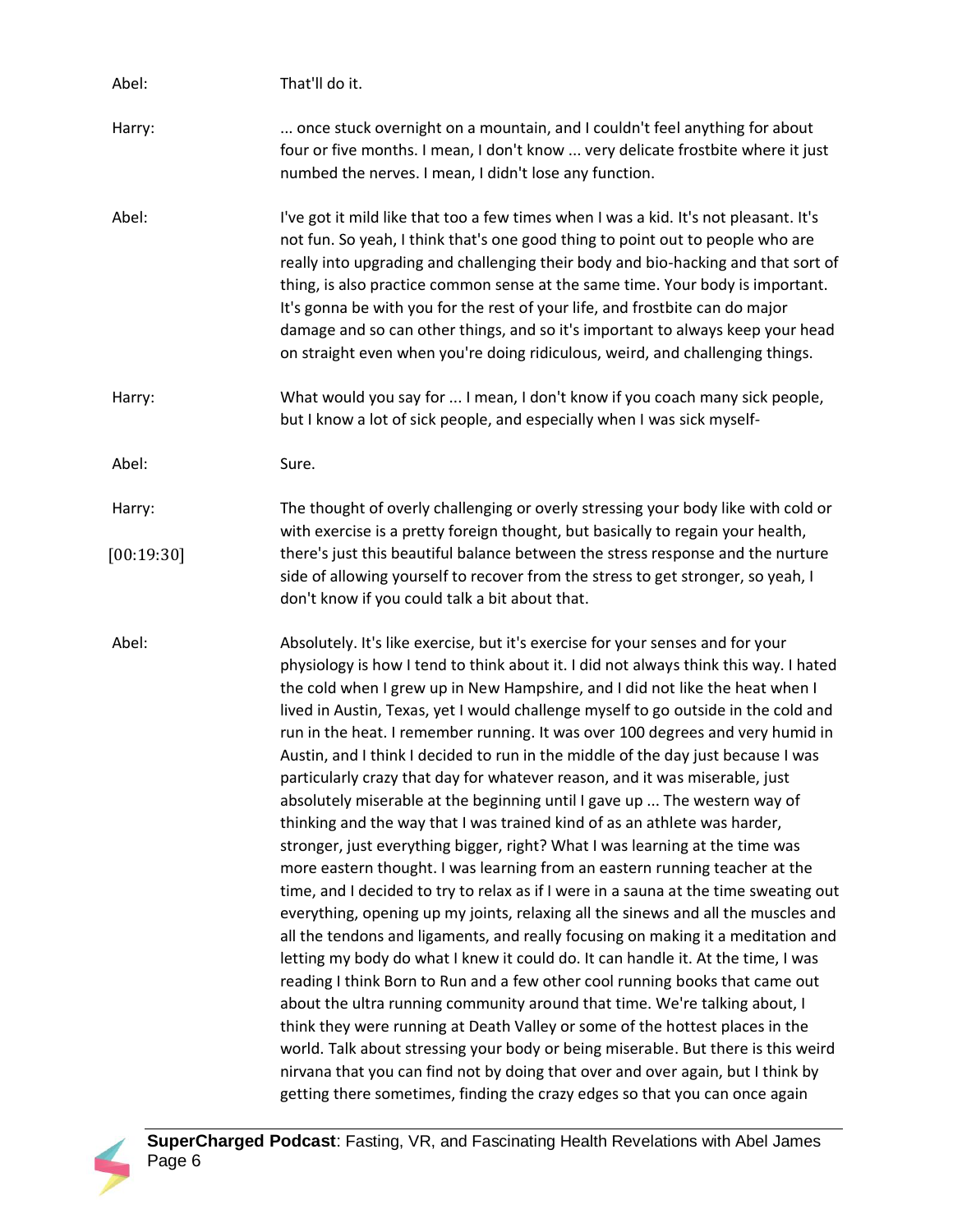|                     | make your way back to the sweet spot, right? Because you kind of decide to be<br>uncomfortable.                                                                                                                                                                                                                                                                                                                                                                                                                                                                                                                                                                                                                                                                                                                                                                     |
|---------------------|---------------------------------------------------------------------------------------------------------------------------------------------------------------------------------------------------------------------------------------------------------------------------------------------------------------------------------------------------------------------------------------------------------------------------------------------------------------------------------------------------------------------------------------------------------------------------------------------------------------------------------------------------------------------------------------------------------------------------------------------------------------------------------------------------------------------------------------------------------------------|
| Harry:              | Yeah, yeah, it's just your focus really, isn't it, in some-                                                                                                                                                                                                                                                                                                                                                                                                                                                                                                                                                                                                                                                                                                                                                                                                         |
| Abel:               | It is. Not always.                                                                                                                                                                                                                                                                                                                                                                                                                                                                                                                                                                                                                                                                                                                                                                                                                                                  |
| Harry:              | You're either focusing on being miserable from the heat or as you say, you're<br>focusing on actually, it's gonna relax and detox my body, et cetera, et cetera.                                                                                                                                                                                                                                                                                                                                                                                                                                                                                                                                                                                                                                                                                                    |
| Abel:               | Yeah, exactly. You could be really miserable. I noticed this, and it's still a<br>problem. If I have showered and dressed that day and I'm going out in public or<br>whatever, if I'm sweating and all sweaty and clammy, I just feel disgusting and<br>gross. Yet, if I'm in the exact place and I'm in my running gear and I'm out for a<br>hike or whatever, my hair's all matted, I've got just sweat coming down my face,<br>dripping off my chin, I don't even care. So, I don't know what the answer is<br>there, but I think perhaps that maybe we should all give ourselves a little bit<br>more permission to act like we're on a hiking trip all the time. Maybe not all the<br>time, but maybe the decorum that we've all decided upon, the good, whatever<br>is defining or restraining our behavior, to feel uncomfortable when anything is<br>wrong- |
| Harry:              | Yeah, I think the same applies to fasting or dehydration or any of these things.                                                                                                                                                                                                                                                                                                                                                                                                                                                                                                                                                                                                                                                                                                                                                                                    |
| Abel:<br>[00:21:20] | Well, that's a good point. You asked me about crazy things, and I don't consider<br>it crazy anymore to eat one or one and a half meals a day because I've been<br>doing it for seven years. Seven or eight years, I've been doing it almost every<br>day.                                                                                                                                                                                                                                                                                                                                                                                                                                                                                                                                                                                                          |
| Harry:              | What does half mean?                                                                                                                                                                                                                                                                                                                                                                                                                                                                                                                                                                                                                                                                                                                                                                                                                                                |
| Abel:               | Most people  What's a half meal?                                                                                                                                                                                                                                                                                                                                                                                                                                                                                                                                                                                                                                                                                                                                                                                                                                    |
| Harry:              | Yeah.                                                                                                                                                                                                                                                                                                                                                                                                                                                                                                                                                                                                                                                                                                                                                                                                                                                               |
| Abel:               | I always get that question.                                                                                                                                                                                                                                                                                                                                                                                                                                                                                                                                                                                                                                                                                                                                                                                                                                         |
| Harry:              | You just get a bit hungry?                                                                                                                                                                                                                                                                                                                                                                                                                                                                                                                                                                                                                                                                                                                                                                                                                                          |
| Abel:               | Well, yeah, but it's more about I don't tend to eat solid food or meals until like<br>the mid-afternoon, generally speaking, and so I'll start off with some broth or a<br>soup and some veggies or some fruit or some nuts perhaps. So, that's not really<br>a meal, right? It's more just like I'm starting off with almost like eating a salad<br>with nuts on it or breaking up all those foods over the course of a few hours in<br>the afternoon, and I'll start grazing, right, in the mid-afternoon, and then I'll eat<br>a fairly substantial but not always huge meal in the evening and usually a bit of                                                                                                                                                                                                                                                 |

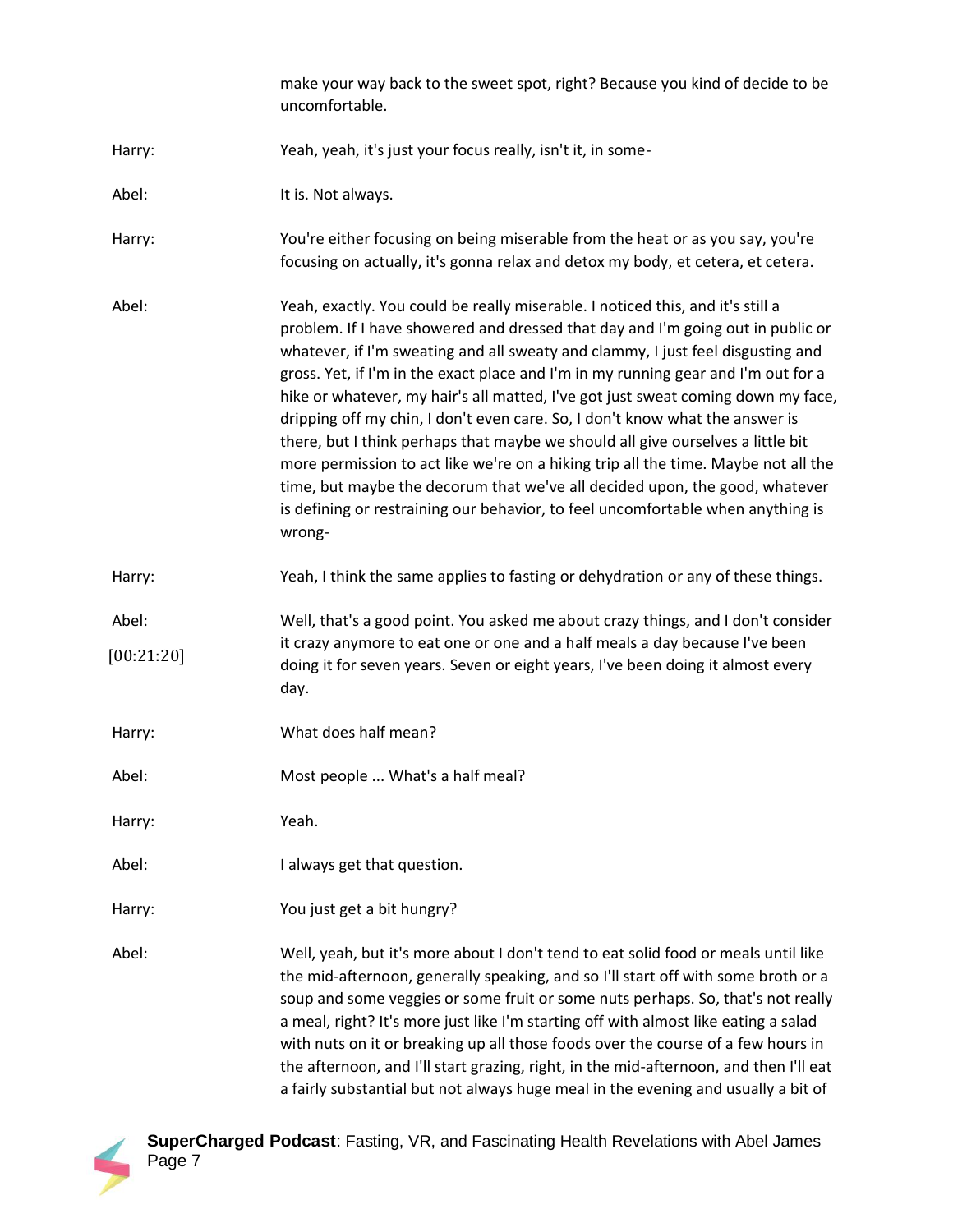dessert after that, because I love certain food and I don't want to feel like I'm giving anything up or giving up things that are important to me and things that I really enjoy. So, when you do fast like that a bit more or you get into a cyclic type of eating strategy with an eating window like that, you can color outside the lines a little bit more and not torpedo your results as if you were eating six meals a day or nine, like some bodybuilders, right? [00:24:30]

Harry: And you don't find your stomach has to overexpand because you have to get all your calories into one meal, or you basically just need less calories.

Abel: Yeah. I would say I eat a lot fewer calories than I used to. Some people might think that that's a bad thing, eating less food. I love it because I used to eat starting in the morning and ending in the evening and all day long, right? That's expensive. There's a lot of cleaning involved. There's a lot of shopping involved. When you eat one, slash one and a half, I say one and a half because there's only one meal that ... My wife, generally speaking, is doing the cooking ... But there's only one real meal that we're cooking, cleaning, and preparing and shopping for and all of that, and the rest is just kind of grazing or snacking or what have you. So, it really tends to simplify a lot of things, but once again, you don't just want to go running for an hour when it's negative 40 outside and start there. You don't want to fast for like seven days right now if you've never done it before. It's important to be nice to yourself and not feel like it's a punishment at the beginning, because it's really not. It opens up more freedom. If you can go a few hours or a few extra hours or even a day without food, then it's something that liberates you. If you don't need 4000 calories a day anymore, if you need half that, that's a liberating experience.

Harry: How do you recommend people get there? They just try a fast for a day and then a week later try two days and you just build it up slowly?

Abel: Yeah. One of the easiest ways to get started for a lot of people is just, if you're used to eating breakfast at 8 in the morning, then push it to 10, or if you're used to eating at 10, then push it to noon, and then eventually you push it all the way to noon, and that's your first meal, and then you only have two meals left, right? You have the lunch and then the dinner. And so, once you get to the lunch and the dinner type thing, then you're already at the 16-8, essentially, eating window, which means that you're going like twice as much day and night not eating and you only have this bit of time for eating that's putting your body into digestion mode. Honestly, one of the things that I've really appreciated since we moved up here to the mountains is we see a ton of wildlife. We had a couple of mule deer bucks come by today. We had a bobcat, a lynx. We had mountain lion tracks, just so many animals, so many birds, and you see how naturally they fit into the environment without a single extra thing, without a single bit of clothing, without a single bit of jewelry or wrapped food or manufactured food or what have you. I'm looking at a bunch of squirrels and chipmunks and birds out the window right now, and they are just not overweight. They're not

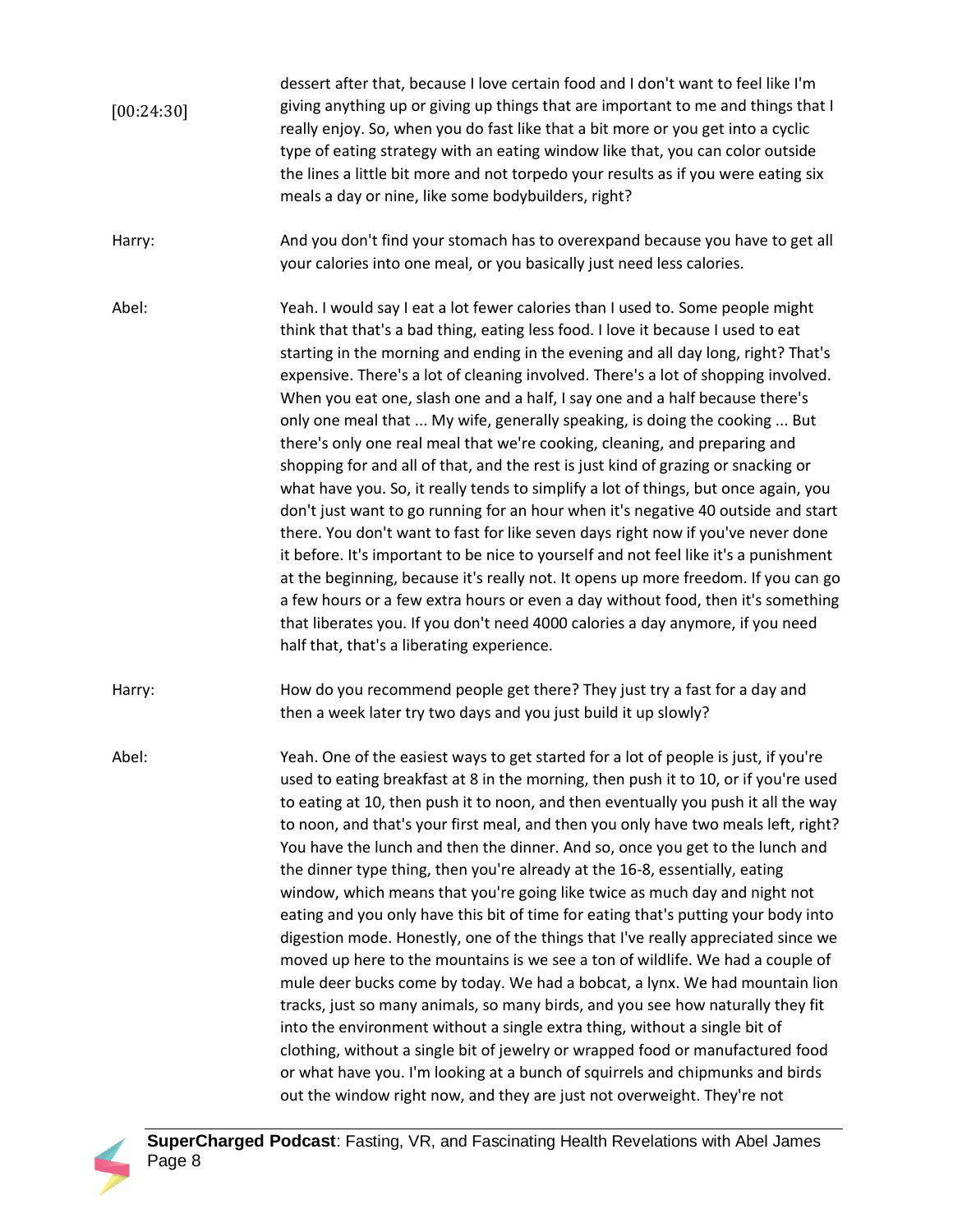| [00:26:40] | underweight. They look perfectly healthy, energetic. They love the birdseed, but<br>they don't need all this extra stuff. They don't need all these products just to go<br>outside or just to sleep outside or just to live. Not that we all need to be naked<br>tree huggers living outside all the time, but I think we need to be able to give<br>ourselves a little bit more permission to be totally cool just the way we are with<br>what we've got. |
|------------|------------------------------------------------------------------------------------------------------------------------------------------------------------------------------------------------------------------------------------------------------------------------------------------------------------------------------------------------------------------------------------------------------------------------------------------------------------|
| Harry:     | Yeah, yeah, absolutely. On that note, you were saying to us earlier how you'd<br>just spent seven or eight months without any internet, but before I ask about<br>that, I was just curious, how did you run your podcast without internet, or you<br>didn't, or you took a break?                                                                                                                                                                          |

Abel: That's an excellent question. It's not the first time we've done it. We've gone off grid, I think it's like the third time we've done it for at least eight months or a year. And so, with that many episodes over the course of seven or so years I've been recording, have over 250 episodes. And so, a lot of people have not heard the stuff from way back that might be worth bringing up again. So basically before we went off grid, we kind of prepared a whole bunch of our past content to just cycle back out and put out on social media and on the websites and on the podcast feed. I didn't post to Instagram though for like a year, a year and a half, and I didn't post to a bunch of other different places too, and I didn't respond to anything, even email, for a really long time. We literally did not have ethernet. We did not have wifi. We had our phones sometimes occasionally, but literally living up here in the mountains, we would only have one bar of service, so there wasn't much that we could do. It was half accident and half on purpose. We've done it before. We always learn something. Every time we feel like we mature so much. We go deeper in instead of being scattered more. Traditional media, social media, the internet these days is just so cluttered with gook and junk that you have to sort through, and it's like seeing billboards for bras, burgers, and bars and all this crap over and over again every day, except you're not driving down the highway, you're just on your phone. It's coming to you with all this crap and following you around on the internet, and being away from that for a while. Yeah, programming, literally programming you and your psychology.

Harry: I sort of think it's quite ... Well, I don't know if it's funny per se, but I don't know, it's like Silicon Valley with all the coders. It's like we've been coding all the phones and computers and now it's like the reverse. All the computers and phones are programming us.

Abel: Yeah, yeah, let's take a step back. It's important too. It's amazing because people call me crazy and they call me a rebel because I'll go 24 plus hours or sometimes months without social media, without the internet. That's crazy to people. That sounds extreme now, but it literally did not exist just a few years ago. It's a figment of all of our imaginations. Like you said, it's a little piece of code.

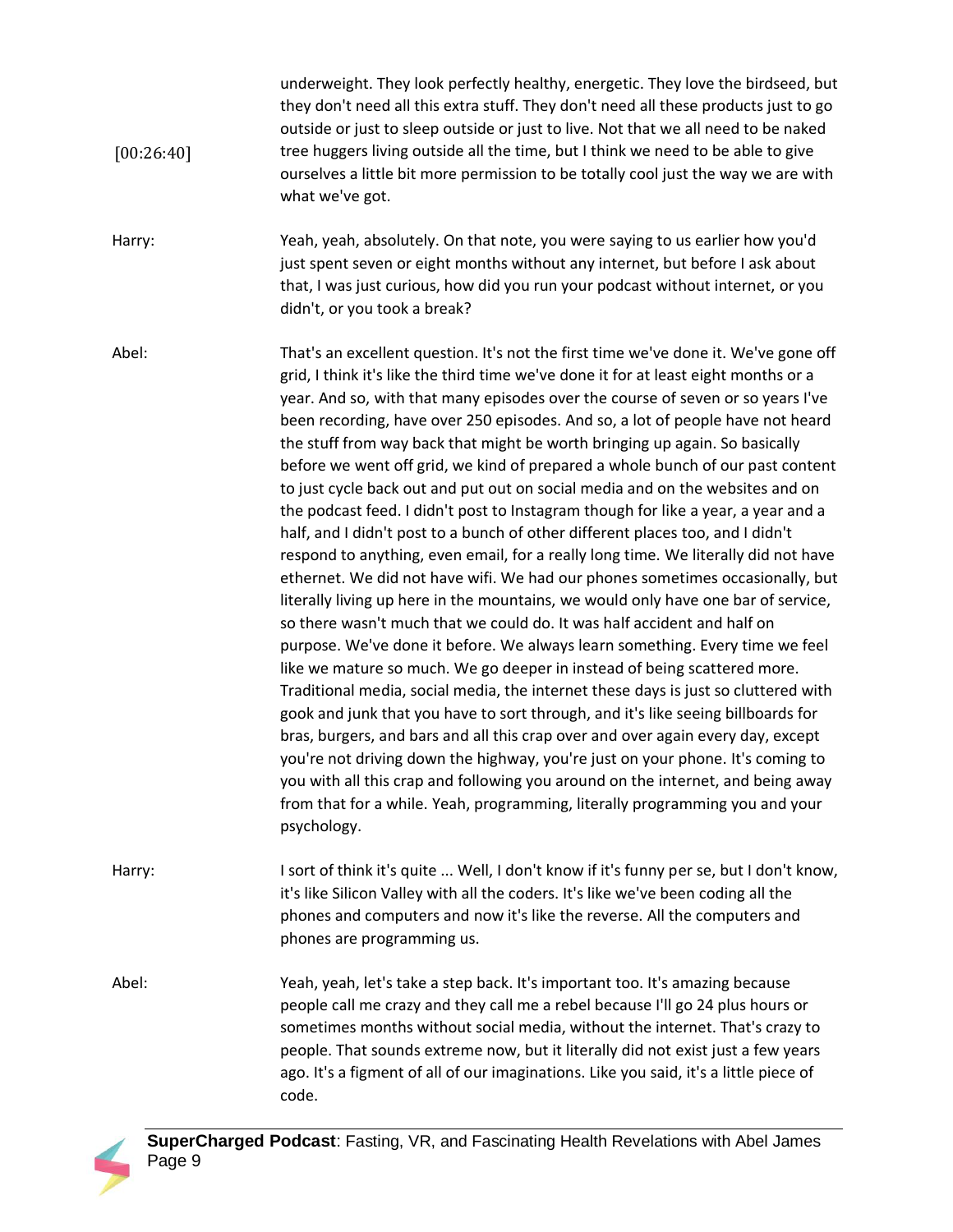Harry: I mean, from a practical basis, obviously you put a lot of your stuff on autopilot and you just had a, I don't know, do you have someone doing accounts for you or someone would just handle your stuff?

Abel: Yeah, yeah. Okay, so it's me and my wife. She sets it up and I knock it down is usually how it works. She's more doing the operations and I'm doing the steering or performing or whatever, and then we have a small team of parttime, long-time employees. They're team members, you know what I mean? It's like they don't work for us, they work with us and help us out with certain things. So yeah, we've had a strong ... For example, I think it's really important to have a strong customer service department, which Apple doesn't, Google doesn't. It's like none of these big companies do, but it really matters to me, and so we've basically partnered with a team I think for as long as I've been doing the podcast, like seven years. As long as I could afford them, that's what we've been doing. I think that that's important, so yeah, you can kind of set things up and let it go out there and I mean, not be afraid of disappearing sometimes from the internet or whatever. Nothing disappears. People will be there. They'll still remember you when you come back. It's very easy to get caught up in the rat race of everything because it's all quantified, right? If you're not big on Instagram, then you better be big on Facebook, you better be big on Twitter or Snapchat. It's like, no. All of these things are completely made up. How did they get to decide-

Harry: It's a fascinatingly relevant thing for me at the moment because at our heart, we're basically an inventor, so inventing various products and stuff, but to invent stuff, any interruption, if it sends your thought off in some other direction for an hour or two, you're not inventing. Obviously the best place to be creative generally for me is on holiday, so I'll go on a boat next week. In doing so, you end up inventing all this stuff because you're completely off the grid. I've been thinking about how to do that on a more regular basis, which is gonna be an interesting transition, but one I'm gonna do.

Abel: Yeah. Once you open up the space for it, incredible things start happening. I accidentally wrote another book of poetry, which I wasn't planning on doing. I just kind of sat down in the mornings over the past few weeks and months and it's slowly but surely come together, actually kind of quickly. And to your point, when we didn't have internet, I'm like, "Well, what am I gonna do with all my time, and how are we going to entertain ourselves if we don't have any streaming internet?" Which we didn't. We also didn't have that when we lived in the Smokey Mountains a few years before that, before I did the TV show, and we also didn't have it a few years before that. So, it's like when you don't have any of that, there's all this space, and you become bored again. It's nice to be bored, because then you can make something happen and you can decide what that is, but you need the space first, and so once you have it, you can do whatever you want. So, Alison and myself got really into learning how to make virtual reality, and so for those months, I would record something during the

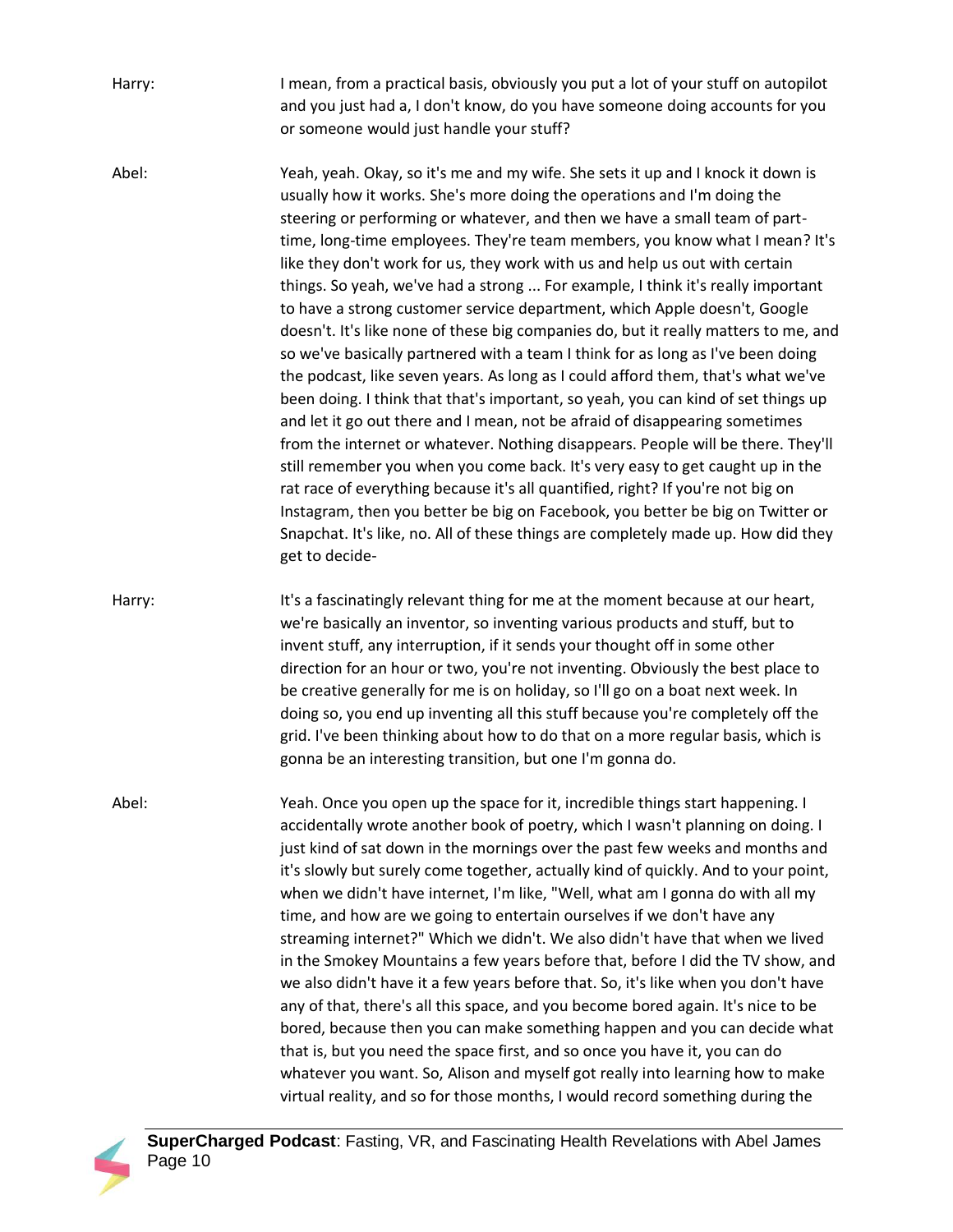day or that evening and I would be the entertainment. I would play silly songs and just make stuff up and record it and we'd watch it at night and we'd be like, "Well, that didn't work," just from a production standpoint. It's just like there's a huge stitch line there, or just like the footage broke, or we need new hard drives, or it's like, "Do we even have another SD card?" You're working out the kinks behind the scenes instead of just scrolling through the feeds of hamburgers and bras on Instagram. For the same amount, a few months, you could actually be learning something and doing something, creating stuff. I don't mean to rip on anyone out there who is spending a ton of time on social media, because I consider it more something that's like alcohol or smoking where it's designed to be addictive. It's designed to steal your time and attention, so you have to be very intentional with what you choose to accept and subscribe to and keep coming back to, and you really need to practice self-defense.

Harry: You mean just from the internet or from-

Abel: Yeah. Well, for your consciousness, right? I consider my book as well, The Wild Diet is not meant to be like all of the answers. It's like enough. It's the primer. It's the pillars where you can kind of take it anywhere from there. It doesn't have to be dogmatic. None of this stuff does, right? So, playing self-defense is giving yourself credit for knowing enough. A lot of the wisdom hopefully that's in my book does not come from me. It comes from my grandparents. It comes from Weston A. Price. It comes from research. It comes from all over the place. So, it's really important to, once you feel like you have done your own research in the outside world of health and on your own body by trying things, seeing what works, give yourself permission to be your own guru to be able to realize that you don't need to look for the next big thing because we all know that we need our vegetables anyway. It's like we know what we should be doing pretty much every day. It's a matter of doing it much more than it is chasing the next big fancy thing that all the marketers are trying to trick you into buying.

Harry: Yeah, yeah, yeah. I call it the diet wars because, it's amazing all the diet offers.

Abel: An average American woman, I read, tries 61 different diets over the course of her life.

Harry: Wow.

Abel: 61 is too many. It's absurd. It really is.

- Harry: Yeah, yeah, perfect. Out of curiosity, so with VR, in your experience with VR, how do you see that changing society? Do you think people are gonna go travel less because they can all be in their VR suits? [00:36:40]
- Abel: Well, that's really interesting, because they'll either travel less or they're not gonna travel more. One of the reasons I'm doing the Adventures with Abel show

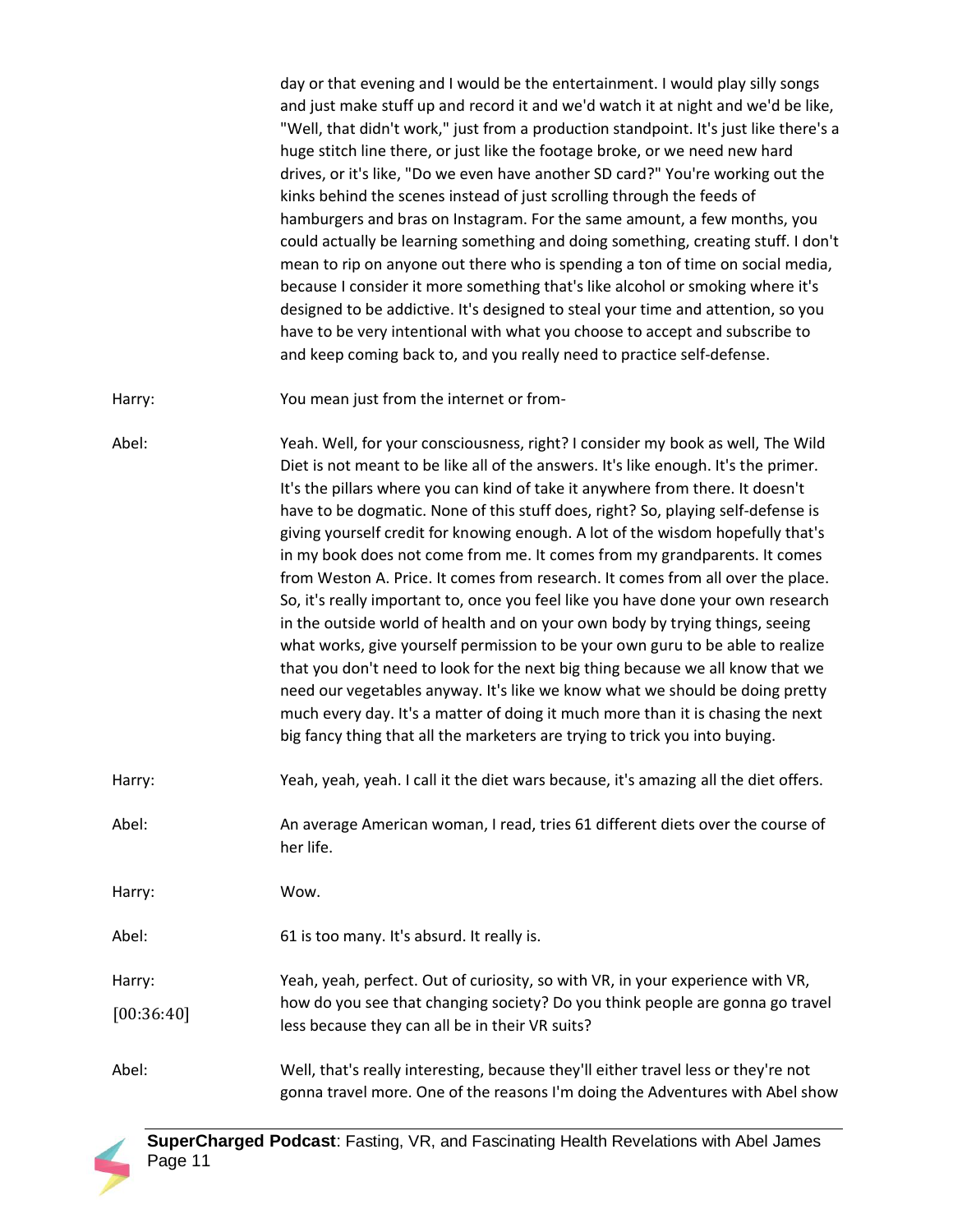in VR is because for example ... Alison and I have been traveling for many years now. We're not doing as much right now, but we've been to I think almost every single state together, usually with our dog, to over 20 or 30 different countries. When you go to all those different places, it starts to inform everything else that you do and it becomes like a steady source of content. So with VR stuff, it's a little bit different because if you haven't watched it on the other end yourself, what it allows you to do, I'll just try to explain, which you can't, but if you have a headset on, it almost feels like you're there. It's like looking through binoculars and looking around and seeing up, down, left, or right. My grandmother, who's in her 90s, has tried it. My mom, my parents. It's like, it doesn't mater if you're young or old. It's something that is highly experiential, and especially if you try it with the goggles on, it's a bit like going from black and white television to color television or going from 2D to 3D, right, with graphics. It's this whole next thing where you feel like you're there. You might even have dreams about it, right? It's just much more intense. So for example, you asked, "What do you do with it? How is it gonna change?" It's not all gonna be good, but I'm hopefully trying to do a little good there before everyone thinks that this new technology is all bad, because what it allows you to do is with a relatively small camera, it records in 360. It records the whole way around the scene. It's not just a little box. It's recording absolutely everything that you would see if you could look in every direction at the same time when you were there. And so I took it to my brother's organic farm up in upstate New York and had him kind of just go through the different plants that he was growing there and go up close to the beehives and so he talked about the bees as bees are literally landing on your head is what it would look like. So, it doesn't matter if you have the goggles or not. You can view it on a phone. You can view it like regular footage if you want to, but it's one of these things where for education, you can feel like my brother was teaching you everything about the organic farm as if you were there without ever traveling to that place. But, in the videos of Yellowstone that I've put out, you can see a lot of wildlife up close, wildlife that you probably haven't ever seen before, but prairie dogs at Badlands, gigantic buffalo, mountain goats, bobcats. Just all these different things might hopefully if someone is able to look at that, see that that's at Yellowstone or the Badlands or there's weird kind of ancient alien stuff in Ohio called the Serpent Mound. There's weird stuff in Salem, New Hampshire called America's Stonehenge. If you're in those areas, you might want to check it out ourself, and then once you go there, you hardly ever regret taking these trips and adventures, in my experience, anyway. So, I hope that going to these places will encourage other people to go there, but also for the people who just aren't able to because of money, because of accessibility, because of so many different reasons, then it gives you a little taste of the magic that's there, so maybe you can dream of going there later.

Harry: What did you learn from filming it like that? I mean, are there special ways for camera positions and that type of stuff? Do you have it on you? Do you have it somewhere else?

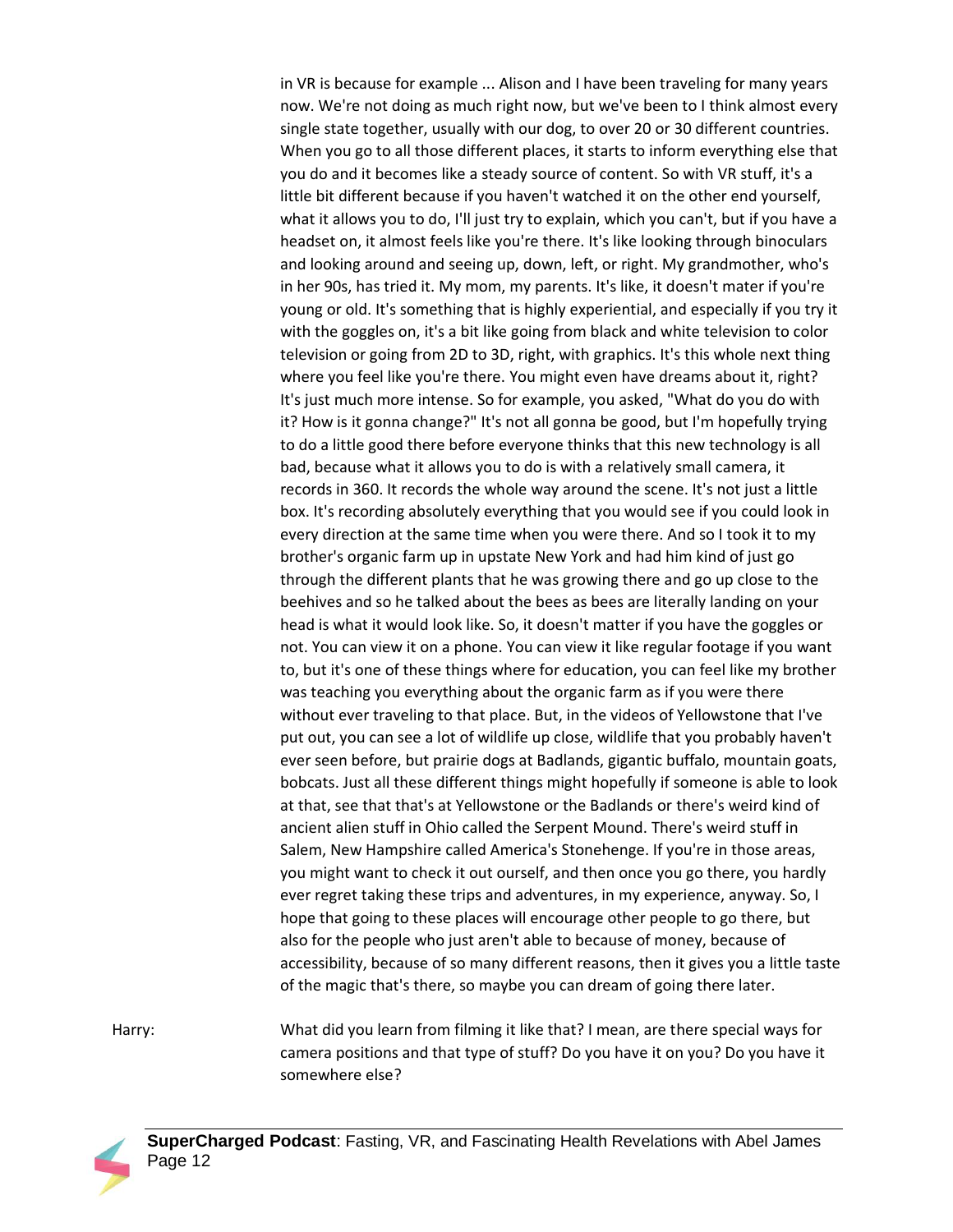| Abel:                | It's fascinating because especially if you're wearing the goggles or the headset,<br>then where the camera is positioned feels like your head. So, at first that<br>doesn't seem like a big deal, but, right, if you put it at five or six feet, it's not,<br>because that's a normal perspective, but if you put it a foot from the ground,<br>then you feel like you're a foot tall when you're watching the footage. If you put<br>it at three feet, you feel like you're three feet tall. You feel like an infant looking<br>up at people. So, it's very Alice in Wonderland-y. It becomes very surreal very<br>quickly, which can be used as an effect, but is really tricky to try to get used to.<br>It's also one of those things where you don't want  Like when we were filming<br>that TV show I was on on ABC TV, there were literally 100 people there when<br>you add up the crew, 100 people to film a TV show, right? And with VR, with 360<br>video, you don't want anyone there, because they're gonna ruin the whole<br>scene. They're gonna be in it. They better be hiding or they better not be there,<br>and so you have to do it. You can't cut it up if you make a mistake really that<br>easily because it feels wrong. It violates your reality in a weird way. You can't<br>switch scenes because you'll get nauseous. You'd feel like you were teleporting<br>every five seconds or every three seconds or even every 30. It's like too much,<br>right? It's too intense. |
|----------------------|--------------------------------------------------------------------------------------------------------------------------------------------------------------------------------------------------------------------------------------------------------------------------------------------------------------------------------------------------------------------------------------------------------------------------------------------------------------------------------------------------------------------------------------------------------------------------------------------------------------------------------------------------------------------------------------------------------------------------------------------------------------------------------------------------------------------------------------------------------------------------------------------------------------------------------------------------------------------------------------------------------------------------------------------------------------------------------------------------------------------------------------------------------------------------------------------------------------------------------------------------------------------------------------------------------------------------------------------------------------------------------------------------------------------------------------------------------------------------------------------------------|
| Harry:               | So the camera never moves pretty much, right?                                                                                                                                                                                                                                                                                                                                                                                                                                                                                                                                                                                                                                                                                                                                                                                                                                                                                                                                                                                                                                                                                                                                                                                                                                                                                                                                                                                                                                                          |
| Abel:                | For the most part, no, but it can. I've put it in my backpack for some hikes,<br>which has been really cool. It can be a little bobbly. It's not perfect yet. Still<br>working out the kinks of the technology for sure, but it's like good enough for<br>sure for you to feel like you're there in a way that is several multiples of what<br>video does for you. You'll like it, Harry. It's cool stuff, man.                                                                                                                                                                                                                                                                                                                                                                                                                                                                                                                                                                                                                                                                                                                                                                                                                                                                                                                                                                                                                                                                                        |
| Harry:               | I'll have to try it. Cool, cool. Well, is there anything else you would like to talk<br>about?                                                                                                                                                                                                                                                                                                                                                                                                                                                                                                                                                                                                                                                                                                                                                                                                                                                                                                                                                                                                                                                                                                                                                                                                                                                                                                                                                                                                         |
| Abel:                | Oh, jeez. I'll talk about anything.                                                                                                                                                                                                                                                                                                                                                                                                                                                                                                                                                                                                                                                                                                                                                                                                                                                                                                                                                                                                                                                                                                                                                                                                                                                                                                                                                                                                                                                                    |
| Harry:               | That's a very open question, then.                                                                                                                                                                                                                                                                                                                                                                                                                                                                                                                                                                                                                                                                                                                                                                                                                                                                                                                                                                                                                                                                                                                                                                                                                                                                                                                                                                                                                                                                     |
| Abel:                | Yeah, that one's pretty open. Have you got anything more specific? We can go in<br>any direction you want. What does the world need to hear?                                                                                                                                                                                                                                                                                                                                                                                                                                                                                                                                                                                                                                                                                                                                                                                                                                                                                                                                                                                                                                                                                                                                                                                                                                                                                                                                                           |
| Harry:<br>[00:43:40] | What's the world need to hear? Okay. Is there anything, I don't know, I guess<br>where would your understanding be I guess in the last couple of years beyond<br>Yeah, perhaps from an exercise point-of-view, is there anything else you've<br>discovered recently that's really fascinating and a little bit unusual?                                                                                                                                                                                                                                                                                                                                                                                                                                                                                                                                                                                                                                                                                                                                                                                                                                                                                                                                                                                                                                                                                                                                                                                |
| Abel:                | Yeah. I would say so. As I was saying before, I've been getting used to the<br>elevation up here and kind of changing the way that I exercise. The grades here<br>of the mountains, the steepness is so intense that it makes it really difficult to<br>go on runs like I did even in New Hampshire, which was quite hilly, but certainly                                                                                                                                                                                                                                                                                                                                                                                                                                                                                                                                                                                                                                                                                                                                                                                                                                                                                                                                                                                                                                                                                                                                                              |

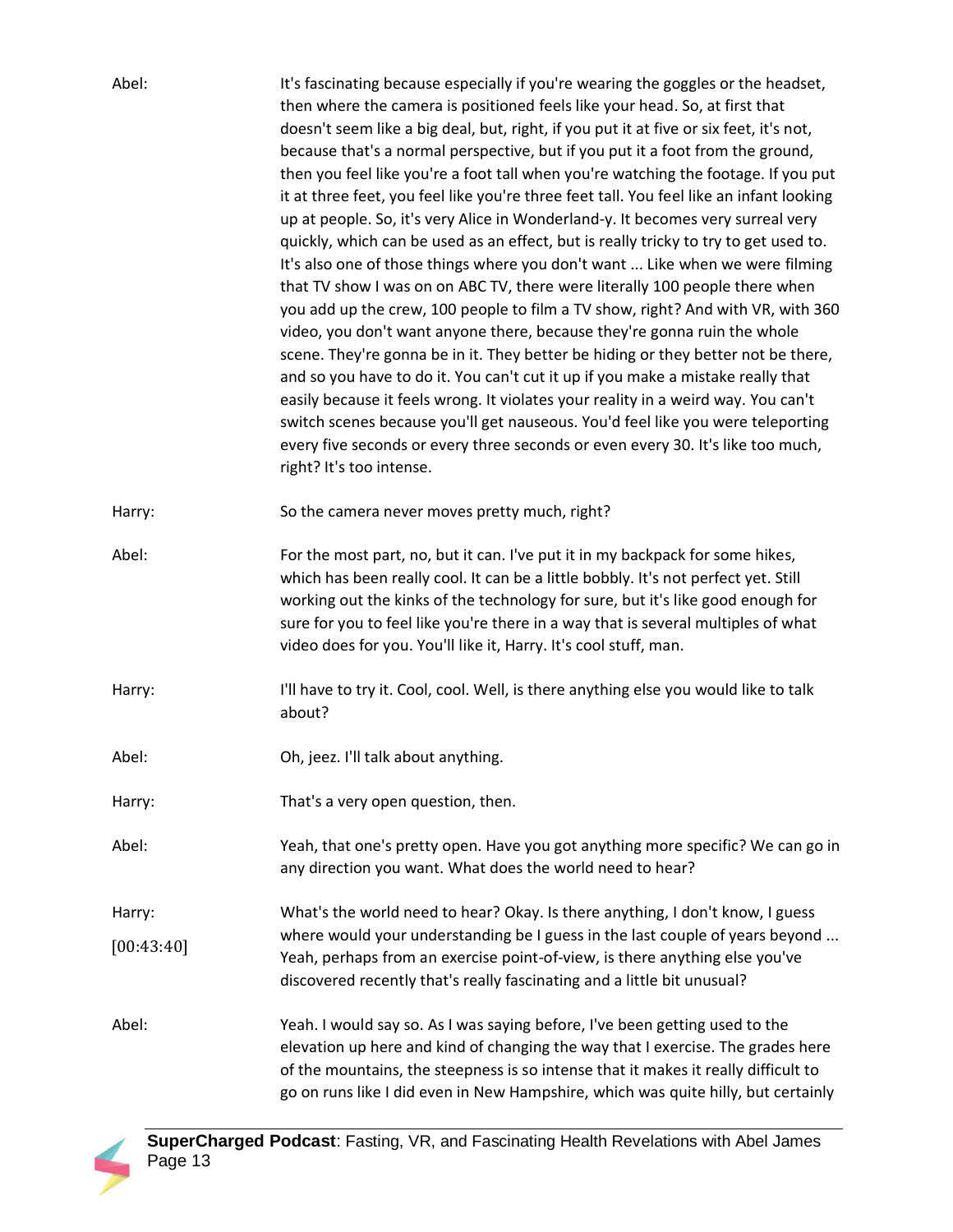in Austin, which is pretty flat. It's a whole different thing, and sometimes it's so steep that you need to use all four limbs to get up. I've been getting more into recreational, just in the backyard literally ... We have a few acres back here, and so I'll just go and climb. Nothing crazy, nothing that needs equipment. You need to be pretty sure-footed and not mess up or whatever, but doing a bit of that, much more recreationally, not running any miles. For a while there, I was doing Tabata style workouts where I would do 20 seconds of just all out intensity, usually burpees, and then 10 seconds off, repeated 10, 11 times, or it might be sprints. And so, I'm not doing that as much as I was for a few different reasons, but what I'm doing is almost every day with my dog, whether it's in the morning or in the afternoon, I'll just do one sprint up the hill to get my blood flowing, usually when I need to take my dog out to go to the bathroom. I'll just run up the hill until I'm out of breath and that's it. What I noticed is that even though I'm doing much less exercise technically, certainly a lot less intentional exercise, my body composition has about stayed the same. If anything, I may have gained a bit of muscle, but that's because of diet. If I've learned anything, it's that being active is very useful. Being strong is very important I think to your overall health and longevity and vitality and confidence. Not outrageous strength, but enough strength for you and what you do. Keeping that a priority is really important. But once you kind of get in the habit of maintaining your strength in one way or another, maintaining your recreational physical activity outside, and doing some things that challenge your body but not necessarily being super disciplined about it or super intense about it, even if you dial that down, your body might amaze you by just kind of still being in the shape that you need to be in to do whatever you're doing, because these mountains are really intense. It's just my psychology is a little bit different. Also, don't ever feel like you need to stay in the same routine because whatever starts out serving you will not serve you anymore if you just stay religiously attached to that thing. You need to be open to experimentation always. Harry: I guess that would be a good summary really, but what would be your sort of three top tips just for a happy, healthy life?

Abel: Number one, give yourself that space. You could fill it with meditation or illustrating, coloring, drawing. Whatever you loved to do when you were a kid that you forgot that you loved, like make some space for that. Writing, geometry, doing math, playing basketball, any of those things, don't give it up just because you're adults or just because you're busy. Make some space for it. Number two, get health down. Get the basics of it. Know enough so that you can, if you want to, lose weight, if you want to, gain muscle, if you want to train for a marathon or do something small or whatever, I think it's important to have the confidence to be able to use your body as an instrument to get to cool places, whether it's the top of a mountain or going swimming someplace. That's why our bodies are here, not to be stuck in these rooms and to be stuck in cars and just all these enclosed areas are subhuman. They're very close to cages, and so get out of whatever cage life is trying to put you in. Then, number three, I



[00:47:30]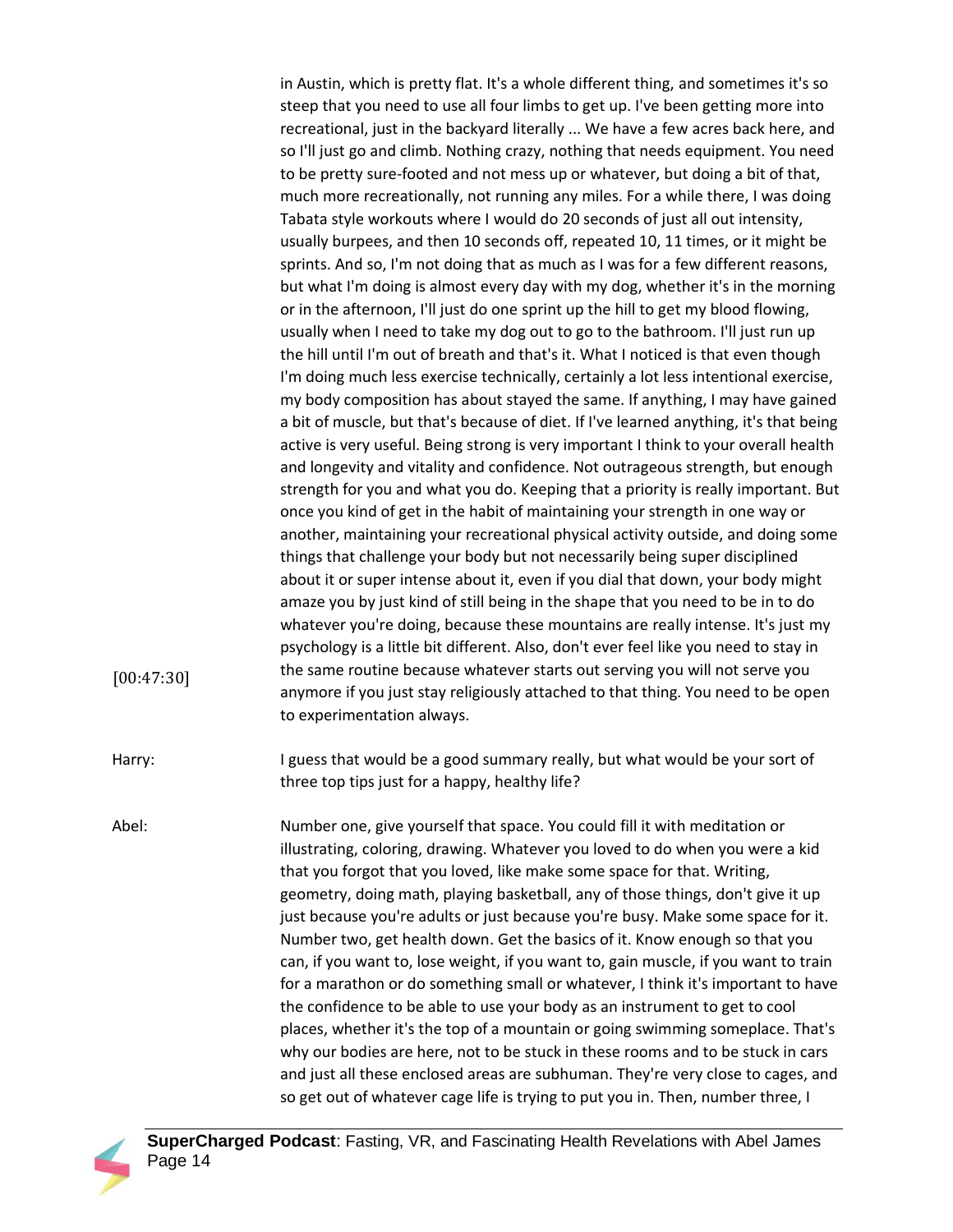|        | would say imagine what it is you want for your own life. Start with one day. I<br>think this is really helpful, and I do this every day. I have a small notebook that's<br>just really a notepad, not much bigger than a Post-It note really, where I write<br>down the things that I wish to do that day. I don't have to do them all, but it's<br>just this tiny piece of paper. If you can just set up what is that day that would be<br>the best if it happened to you, just fill it up with whatever you want. If there are<br>long-term [crosstalk 00:49:08]. Yeah, and then just do it that day literally, but<br>you have to make the space first, right? A lot of people say, "I don't have the<br>time." Okay, okay, but if you have the time for Instagram or Facebook or Twitter<br>or anything on your phone- |
|--------|----------------------------------------------------------------------------------------------------------------------------------------------------------------------------------------------------------------------------------------------------------------------------------------------------------------------------------------------------------------------------------------------------------------------------------------------------------------------------------------------------------------------------------------------------------------------------------------------------------------------------------------------------------------------------------------------------------------------------------------------------------------------------------------------------------------------------|
| Harry: | You've got at least an hour or two a day.                                                                                                                                                                                                                                                                                                                                                                                                                                                                                                                                                                                                                                                                                                                                                                                  |
| Abel:  | Well, yeah. Shut your phone off for one day and then you have hours. You have<br>hours to do whatever you want, and that is really uncomfortable at first. You<br>may have to deal with some demons at first that pop up.                                                                                                                                                                                                                                                                                                                                                                                                                                                                                                                                                                                                  |
| Harry: | Yeah, it's quite interesting, because I leave my phone pretty much all the time<br>on standby until I want to call someone, and then I take it off.                                                                                                                                                                                                                                                                                                                                                                                                                                                                                                                                                                                                                                                                        |
| Abel:  | Yeah.                                                                                                                                                                                                                                                                                                                                                                                                                                                                                                                                                                                                                                                                                                                                                                                                                      |
| Harry: | But it is interesting educating friends and other people, because they just think<br>you're ignoring them. They're like, "Why do you never answer when I ring?"<br>Well, that's because that's the only way I can do a creative piece of work. I have<br>to leave it off.                                                                                                                                                                                                                                                                                                                                                                                                                                                                                                                                                  |
| Abel:  | Yeah, but once they hear that, they may not like it at first or be put off-                                                                                                                                                                                                                                                                                                                                                                                                                                                                                                                                                                                                                                                                                                                                                |
| Harry: | People are fine when it's explained.                                                                                                                                                                                                                                                                                                                                                                                                                                                                                                                                                                                                                                                                                                                                                                                       |
| Abel:  | They understand, and then oftentimes they'll come over and try it out<br>themselves. I think if we're all okay doing that, then we'd all be a lot better off.<br>We don't need to guilt each other into being on Facebook all the time. That's<br>really horrible for humanity.                                                                                                                                                                                                                                                                                                                                                                                                                                                                                                                                            |
| Harry: | I know. We need a Facebook limit.                                                                                                                                                                                                                                                                                                                                                                                                                                                                                                                                                                                                                                                                                                                                                                                          |
| Abel:  | We do. I know that someone will come and eat their lunch eventually because<br>creators and the people who are on the other end listening and watching and<br>what have you, I think there is enough frustration with Facebook, YouTube.<br>We're censored on the major platforms, and I don't like that. I think it's a big<br>problem, especially when you look at a lot of the things that are pushed out big<br>time that get tons of views and what have you, and all the paying for followers<br>and paying for views. People just don't realize-                                                                                                                                                                                                                                                                    |

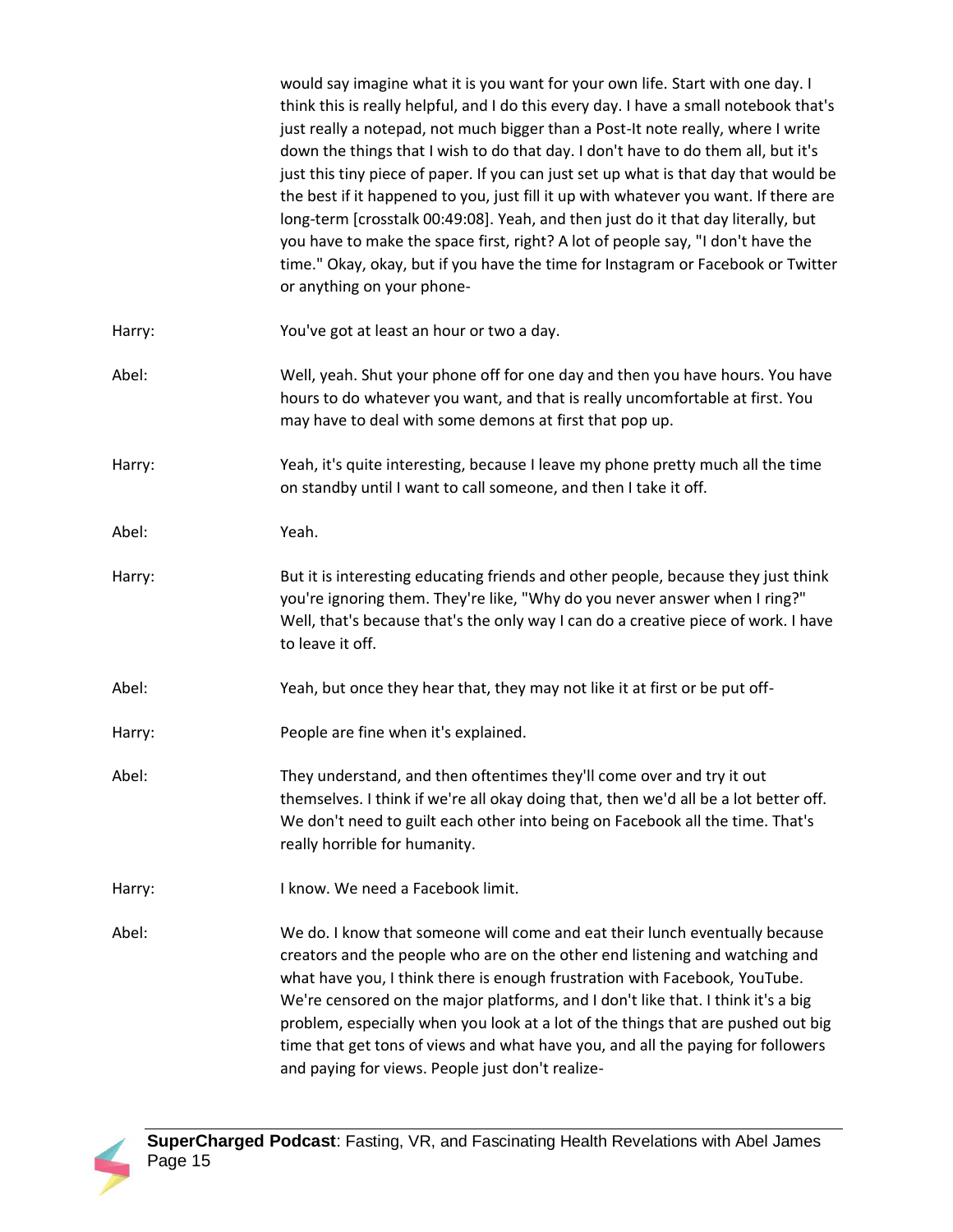| Harry:     | Something I heard the other day, which was pretty rad. So you know Josh Axe?                                                                                                                                                                                                                                                                                                                                                                                                                                                                                                                                                                                                                                                                                                                                                                                                                                                                                                                                                                                                                                                                                                                                                                                                                                                                                          |
|------------|-----------------------------------------------------------------------------------------------------------------------------------------------------------------------------------------------------------------------------------------------------------------------------------------------------------------------------------------------------------------------------------------------------------------------------------------------------------------------------------------------------------------------------------------------------------------------------------------------------------------------------------------------------------------------------------------------------------------------------------------------------------------------------------------------------------------------------------------------------------------------------------------------------------------------------------------------------------------------------------------------------------------------------------------------------------------------------------------------------------------------------------------------------------------------------------------------------------------------------------------------------------------------------------------------------------------------------------------------------------------------|
| Abel:      | Yeah.                                                                                                                                                                                                                                                                                                                                                                                                                                                                                                                                                                                                                                                                                                                                                                                                                                                                                                                                                                                                                                                                                                                                                                                                                                                                                                                                                                 |
| Harry:     | Yeah, so I think he had  I don't know if I've got this right. I think he was getting<br>about 30 million visitors a month to his website and about four months ago, it                                                                                                                                                                                                                                                                                                                                                                                                                                                                                                                                                                                                                                                                                                                                                                                                                                                                                                                                                                                                                                                                                                                                                                                                |
| [00:51:40] | was knocked down to a million or a million three from Google's new algorithm.<br>But anyway, it was some update to the algorithm which basically just pushed<br>down all the holistic, integrative, alternative sites to keep up the pharma crap.                                                                                                                                                                                                                                                                                                                                                                                                                                                                                                                                                                                                                                                                                                                                                                                                                                                                                                                                                                                                                                                                                                                     |
| Abel:      | Yeah, exactly.                                                                                                                                                                                                                                                                                                                                                                                                                                                                                                                                                                                                                                                                                                                                                                                                                                                                                                                                                                                                                                                                                                                                                                                                                                                                                                                                                        |
| Harry:     | That's just a tweak in code. It's not from what people are wanting or from SEO.<br>It's just a tweak in an algorithm.                                                                                                                                                                                                                                                                                                                                                                                                                                                                                                                                                                                                                                                                                                                                                                                                                                                                                                                                                                                                                                                                                                                                                                                                                                                 |
| Abel:      | Exactly, and so that's a really interesting point, because my videos have been<br>taken down for no reason. Some have been taken down because they're my<br>own songs and YouTube won't let me play my own  It's really, really insane.<br>And so, yeah.                                                                                                                                                                                                                                                                                                                                                                                                                                                                                                                                                                                                                                                                                                                                                                                                                                                                                                                                                                                                                                                                                                              |
| Harry:     | Well, what's their answer of taking down your own songs, or they don't give you<br>one?                                                                                                                                                                                                                                                                                                                                                                                                                                                                                                                                                                                                                                                                                                                                                                                                                                                                                                                                                                                                                                                                                                                                                                                                                                                                               |
| Abel:      | They don't give you one and they don't have a customer service department,<br>right? We have millions of views or listens on almost all these platforms, and we<br>don't have a single person we can talk to when there's an issue that comes up,<br>when we're censored unfairly or when none of our videos have views for no<br>apparent reason, or when they put advertising for all these scammers on our<br>videos, they don't even tell us. They certainly don't pay us. I don't allow<br>monetization on any of the videos, and if they're on, it's because Google is<br>pulling some crap. It can be frustrating for sure. I'm not sure how many people<br>are aware of that, because it looks from the outside in like the internet and<br>social media's working just fine, right? It looks like everything that's there is<br>supposed to be there because what's at the top is the most important. No.<br>What's at the top is the most manipulated and paid for at this point. It used to<br>be a bit different in a lot of cases, but it's so over the top now that it's a bit<br>tough to know how to navigate. So I think for anyone who's feeling<br>overwhelmed by all this, there's no shame or harm and you shouldn't feel any<br>guilt just dropping out. Just turn it off for a little bit. Read a book. Listen to your<br>favorite music. You- |
| Harry:     | Book stores are great because you can wander around the shelves and then you<br>can just explore all these different options whereas you don't get that on<br>Amazon because it's always recommends, recommends.                                                                                                                                                                                                                                                                                                                                                                                                                                                                                                                                                                                                                                                                                                                                                                                                                                                                                                                                                                                                                                                                                                                                                      |